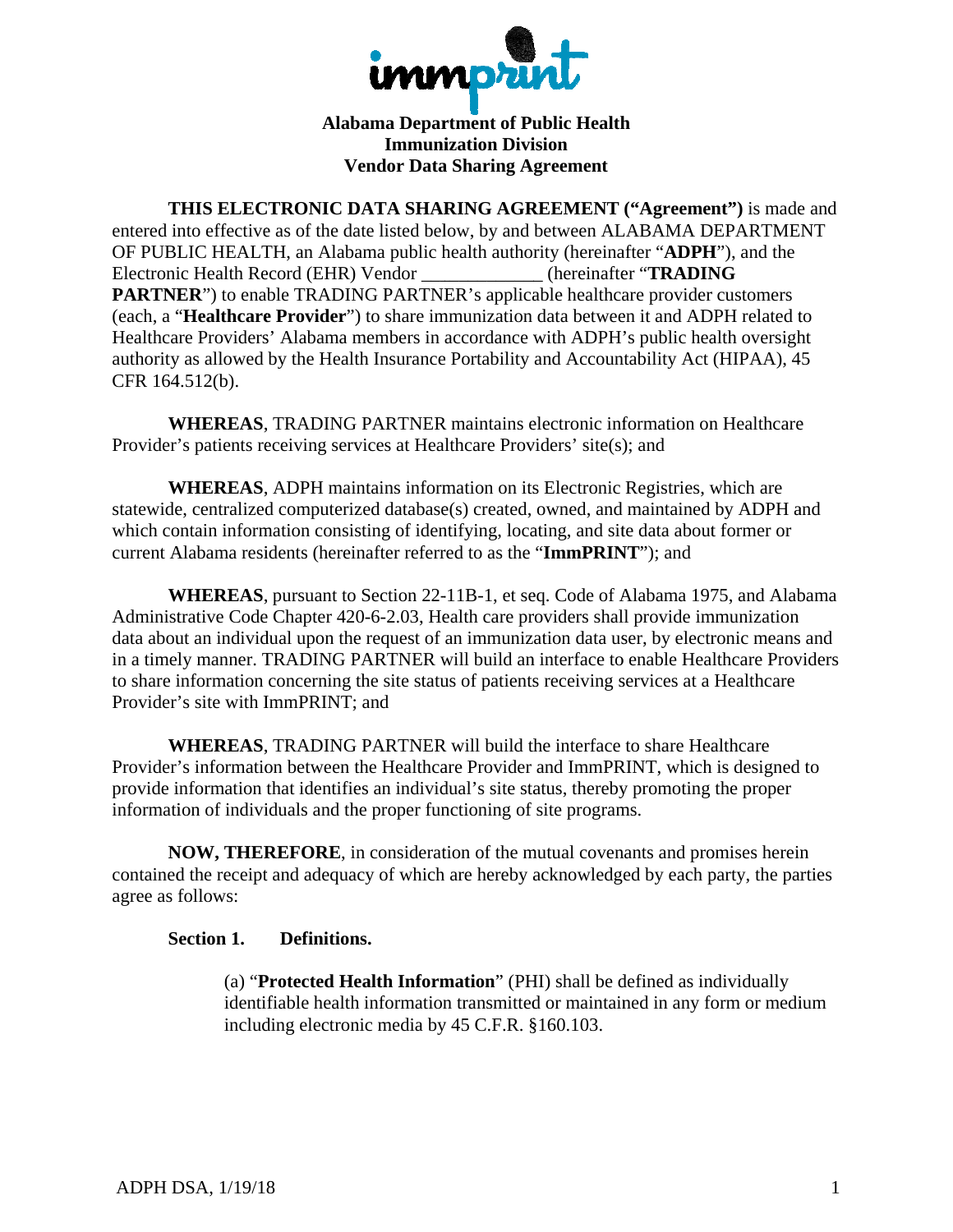

(b) "Site Data" refers to the date and/or type of site treatment received, including immunization information consisting of identifying, locating, and immunization data about former or current Alabama residents.

(c) "Site Data User" includes any individual or health care entity which is permitted to legitimately access Site Data in accordance with state or federal law, including TRADING PARTNER on behalf of its Healthcare Provider customers.

**Obligations of TRADING PARTNER. TRADING PARTNER is an** Section 2. EHR vendor for its health care entity clients in the United States and agrees to the following:

Data Exchange. TRADING PARTNER will build an interface to enable  $(a)$ Healthcare Providers to provide data about all immunization patients seen by such Healthcare Providers that indicates the vaccine type(s) and date(s) of vaccines administered, and historical date(s). TRADING PARTNER will enable Healthcare Providers to provide Site Data in a timely manner and from that facilitates achieving the appropriate site vaccines of a particular individual. TRADING PARTNER will not refuse or delay the exchange of Site Data by a Healthcare Provider to ImmPRINT.

Both parties agree to establish appropriate administrative, technical, and physical safeguards to protect the confidentiality and integrity of the data and to prevent unauthorized use or access to it in accordance with the HIPAA Security Rule.

Merger and Acquisition. TRADING PARTNER agrees to notify ADPH  $(b)$ by email after 30 days of a merger, buyout or acquisition of TRADING PARTNER to ensure a minimum gap in connectivity. TRADING PARTNER shall submit the list of Alabama Healthcare Providers affected by the merger, buyout or acquisition with the notification.

Use of the ImmPRINT. TRADING PARTNER agrees to complete the  $(c)$ onboarding based on the ImmPRINT Onboarding Roadmap, HL7 Master Guide. In the event ADPH makes any change to the ImmPRINT Onboarding Roadmap, HL7 Master Guide, then ADPH will provide written notice to TRADING PARTNER of any such change at least sixty (60) days prior to the date that TRADING PARTNER is required to comply with such change. TRADING PARTNER will provide to ADPH a list of production, pilot production, and HL7/MU test sites. TRADING PARTNER will enroll and use the ImmPRINT to access and exchange Site Data. Only authorized users will be allowed access to the ImmPRINT through user accounts. Please see the Terms of Use for the ImmPRINT at https://siis.state.al.us/ImmPRINT/User/MOU.aspx for further details.

Section 3. **Obligations of ADPH.** ADPH agrees to provide to TRADING PARTNER electronic access to the ImmPRINT via TRADING PARTNER'S operated computer systems.

**Section 4. Termination.** Either party may terminate this Agreement upon thirty (30) days prior written notice to the other party. This will disable all security and site information, blocking future data transmissions from this TRADING PARTNER.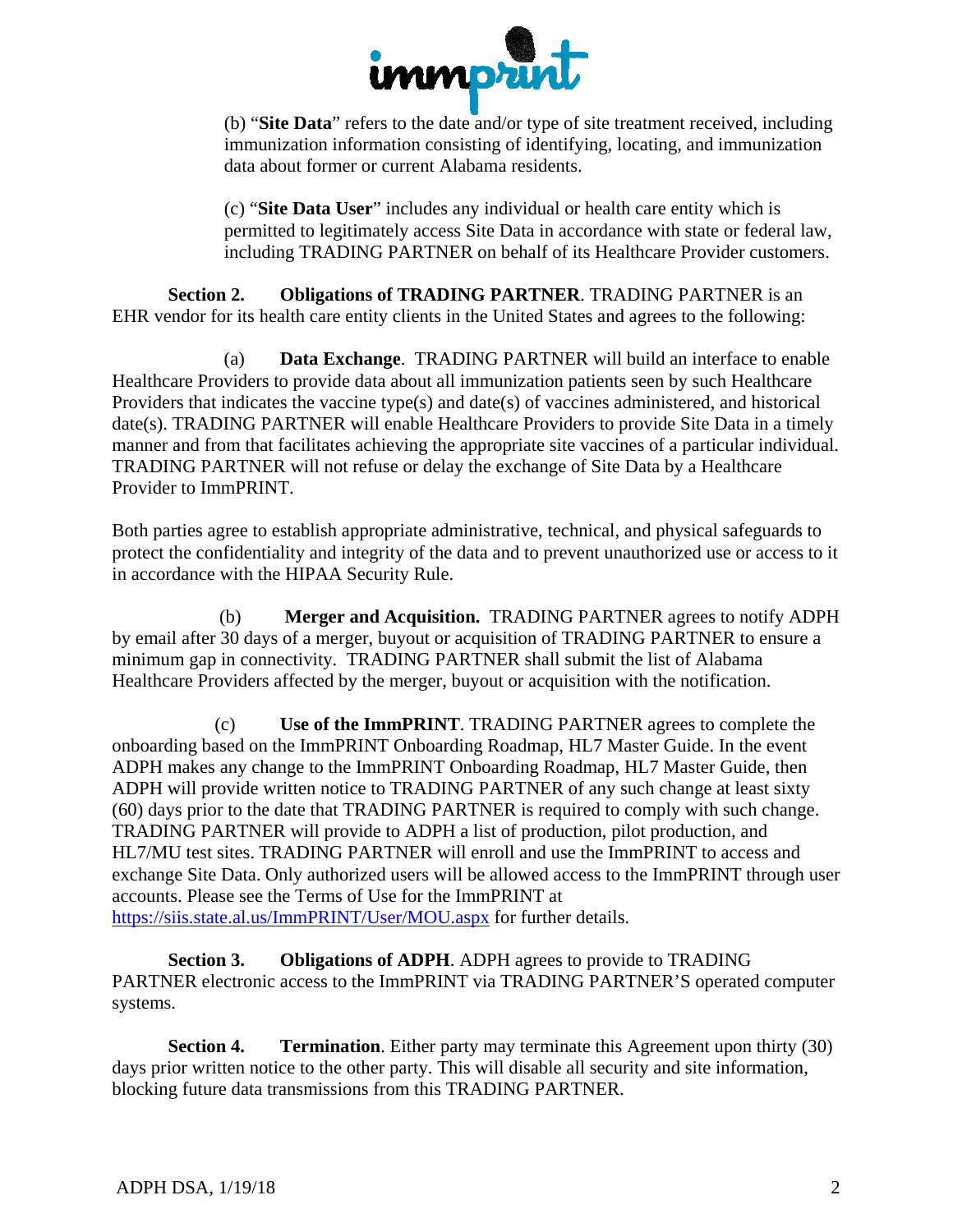

In the event that either party violates a material term of this agreement, the other party has the right to immediate termination of this agreement by providing notice to the breaching party.

Section 5. **Independent Contractor Relationship.** It is expressly acknowledged between the parties that each party is performing its obligations and duties under this Agreement as an "independent contractor" and nothing in this Agreement is intended nor shall be construed to create an employer/employee, master/servant, principal/agent, or a joint venture relationship.

Neither party, including such party's employees, representatives, agents, attorneys, servants, successors or assigns shall have any right or authority to act on behalf of or to bind the other party in any manner whatsoever. The provisions of this Section shall survive the expiration or termination of this Agreement.

Section 6. **Agent and Subcontractor Compliance. TRADING PARTNER shall** ensure that any of its agents and subcontractors, to whom it provides any of the PHI it receives hereunder, or to whom it provides any PHI which TRADING PARTNER receives from ADPH, agree to the restrictions and conditions which apply to the TRADING PARTNER hereunder regarding the privacy and security of such PHI. Failure to ensure that downstream contracts, subcontracts and agreements contain the required restrictions, terms and conditions may result in termination of the Agreement. TRADING PARNTER shall be solely responsible for all acts and omissions of TRADING PARTNER's agents and subcontractors in their performance hereunder.

Confidential Information. ADPH acknowledges and agrees that **Section 7.** information shared pursuant to this Agreement is PHI and that ADPH will not use or disclose PHI exchanged pursuant to this Agreement other than as permitted by the applicable Healthcare Provider in an agreement between such Healthcare Provider and ADPH or as permitted by 45 C.F.R.  $$164.512(b)(1)(i)$ , which provides that a covered entity may disclose PHI without prior authorization to a public health authority authorized to collect or receive such PHI for purposes of preventing or controlling disease. Further, it is the understanding of the parties that information obtained pursuant to the ImmPRINT is confidential, and thus, ADPH restricts other Site Data Users' access to the ImmPRINT and provides Site Data only when there is a legitimate and professional need to know. ADPH further agrees that, when a Site Data User accesses the ImmPRINT, the only locating data accessible will be such data submitted by that Site Data User.

TRADING PARTNER agrees that the information in ImmPRINT is confidential and thus will only access it and provide it when there is a legitimate need to know as documented in this agreement or otherwise required by law.

## Section 8. General.

 $(a)$ **Assignment**. This Agreement may not be assigned by either party, whether voluntarily or by operation of law, except to any successor to its business by merger, acquisition, consolidation or sale of assets, or to any entity controlling, controlled by or under common control with the assigning party. Subject to such limitation on assignment, the provisions of this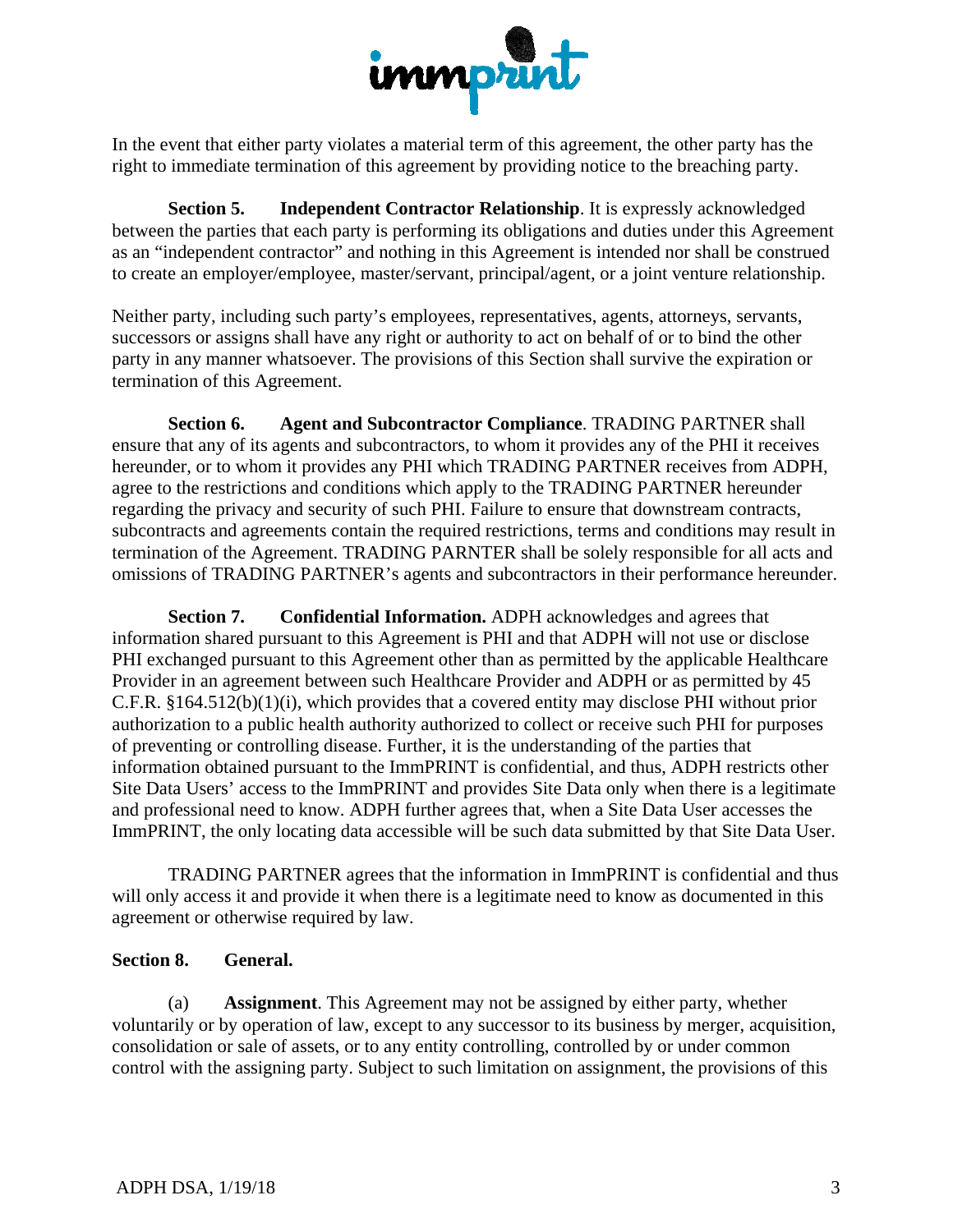

Agreement shall be binding upon and inure to the benefit of TRADING PARTNER and ADPH and their respective heirs, personal representatives, successors and assigns.

Notices. All legal notices, requests, demands and communications required or  $(b)$ permitted under this Agreement shall be in writing and shall be sent by traceable nationwide parcel delivery service or sent by certified United States mail. All other notices, requests, demands and communications required or permitted under this Agreement shall be in writing and shall be deemed to have been given by encrypted email. Proper notice will be deemed given 7 days after the date of mailing, and other notice will be deemed made when received.

If notice goes to TRADING PARTNER:

**Organization Name: Address** City, State, Zip Attn:  $Email:$ 

If notice goes to ADPH:

**ADPH/IMM** P.O. Box 303017 Montgomery, AL 36103-3017 Or. immprint@adph.state.al.us

With a copy to ADPH Attorney:

brian.hale@adph.state.al.us

or such addresses as TRADING PARTNER or ADPH may from time to time furnish in writing to the other pursuant to this Section.

**No Waiver.** The waiver by either party of a breach or violation of any provision  $(c)$ of this Agreement shall not operate as, or be construed to be, a waiver of a subsequent breach of the same or other provision thereof.

(d) **Compliance with Laws.** The parties acknowledge and agree that none of the benefits granted to either party hereunder is conditioned upon any requirement that such make referrals to, be in a position to make or influence referrals to, or otherwise generate business for the other party.

(e) **Governing Law.** This Agreement shall be interpreted, construed and enforced according to the laws of the State of Alabama.

**Entire Agreement.** This Agreement constitutes the entire Agreement of the (f) parties hereto, and supersedes all prior agreements, oral or written, and all other commitments between the parties relating to the subject matter of this Agreement.